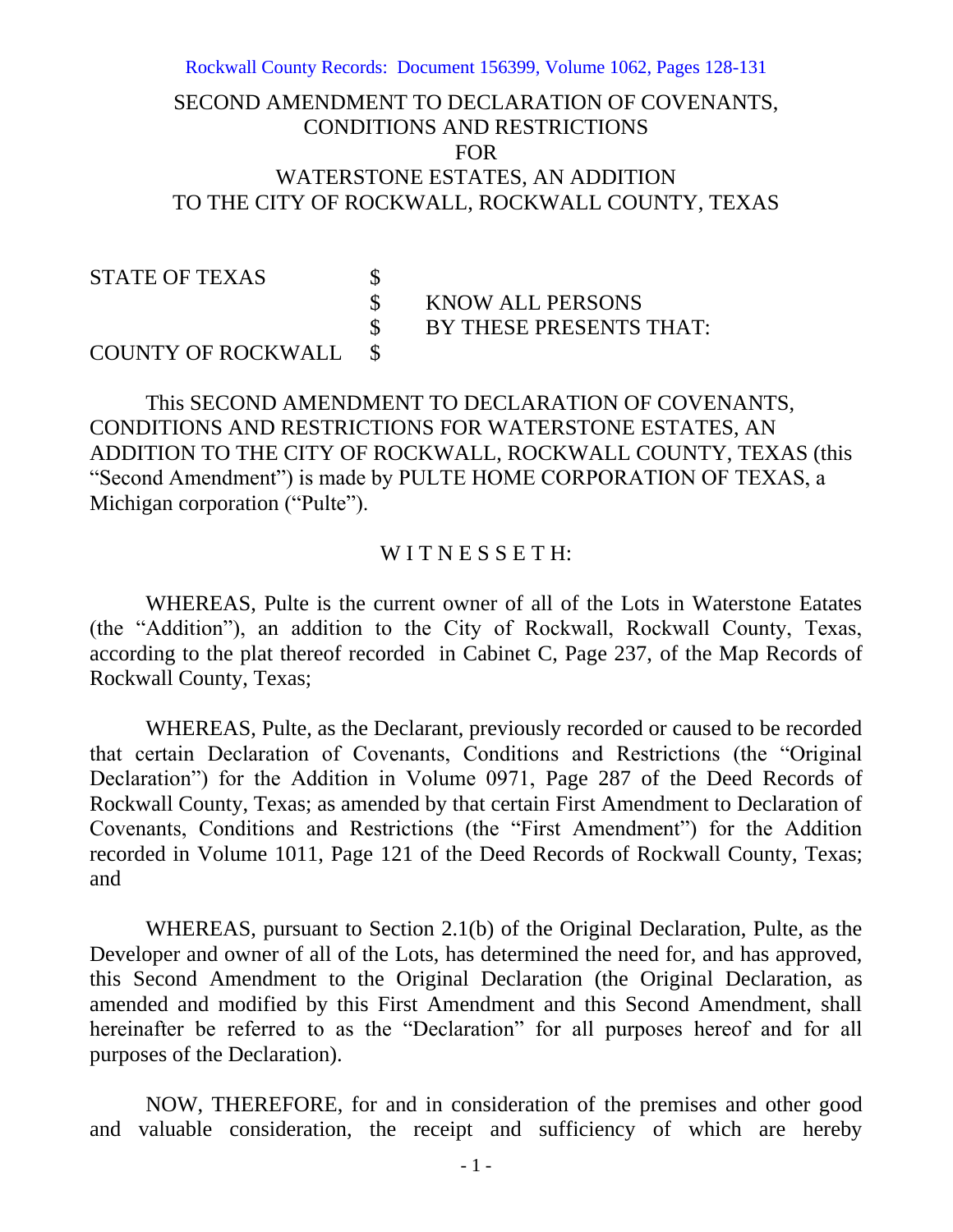#### Rockwall County Records: Document 156399, Volume 1062, Pages 128-131

acknowledged, Pulte, for and on behalf of itself as a lot owner and as the Developer (as defined in the Declaration), hereby declares as follows:

1. All capitalized terms used in this Amendment, to the extent not otherwise defined herein, shall have the meanings ascribed to such terms in the Original Declaration.

2. Section 4.9 of the Original Declaration, as amended by the First Amendment, is hereby further amended by adding the following provisions to the end of said Section 4.9:

"Notwithstanding anything contained in this Section 4.9 to the contrary, with respect to Lots 1 through 4 of Block A, any subdivision perimeter fence located along the rear of any of said Lots 1 through 4 of Block A, shall be constructed of brick or stone only, and no wooden fencing shall be permitted for such perimeter fence on or adjacent to such Lots 1 through 4 of Block A; provided, however, that wooden fences shall be permitted along the sides of said Lots 1 through 4 of Block A."

3. Section 6.4 of the Original Declaration is hereby amended by adding the following provisions to the end of said Section 6.4:

"Notwithstanding anything contained in this Article VI to the contrary, certain subdivision monuments and landscaping ("Monuments and Landscaping") shall be installed on Lot 1 of Block A and Lot 1 of Block D (the "Monument Lots") in the areas designated as 43' X 43' landscape areas depicted on Exhibit A attached hereto and incorporated herein, which Monuments and Landscaping shall be maintained by the owners of such Monument Lots. Furthermore, the owners of such Monument Lots shall be responsible for all costs and expenses relating to the maintenance and repair of such Monuments and Landscaping. In this regard, any electrical and/or water costs associated with such Monuments and Landscaping shall be included in the utility meters for such Monument Lots and shall be the sole responsibility of the owners of such Monument Lots."

4. All other terms and provisions of the Declaration shall remain in full force and effect.

(THE BALANCE OF THIS PAGE IS INTENTIONALLY BLANK)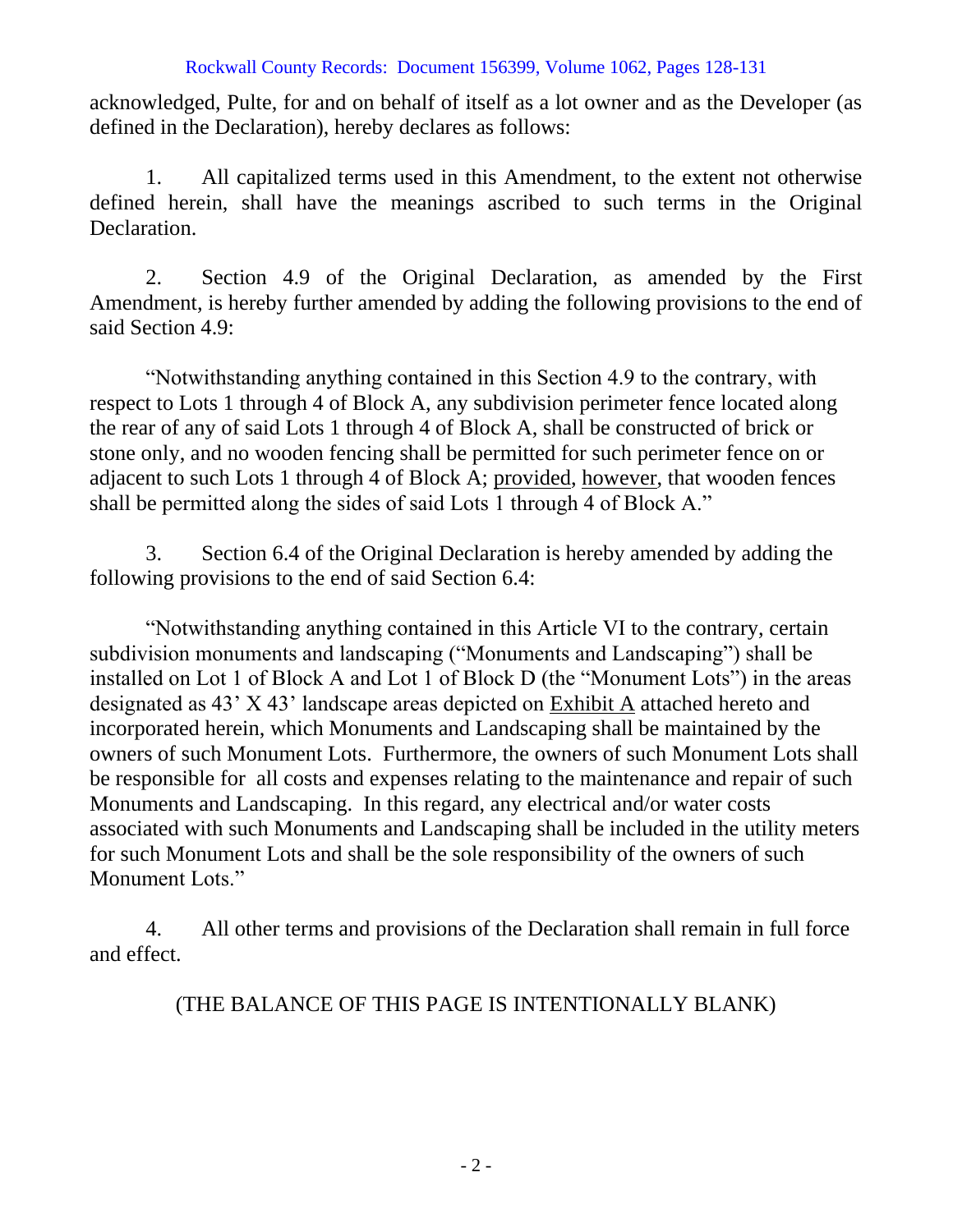Rockwall County Records: Document 156399, Volume 1062, Pages 128-131

EXECUTED by Pulte on the date shown in the acknowledgement below, to be effective as of October \_18\_, 1995.

## PULTE:

PULTE HOME CORPORATION OF TEXAS, a Michigan corporation,

By: \_\_\_\_\_\_\_(Original Signed) Don Evans, Vice President

## STATE OF TEXAS \$ \$ COUNTY OF DALLAS \$

BEFORE ME, the undersigned authority, a Notary Public, on this day personally appeared Don Evans, Vice President of Pulte Home Corporation of Texas, a Michigan corporation, known to me to be the person whose name is subscribed to the foregoing instrument, and acknowledged to me that he executed the same for the purpose and consideration therein expressed, as the act and deed of Pulte Home Corporation of Texas, in the capacity therein stated.

GIVEN UNDER MY HAND AND SEAL OF OFFICE, this 18<sup>th</sup> day of October, 1995.

 $(SEAL)$   $\qquad \qquad \qquad (Original Signal)$ 

Zelda L. McGriff Notary Public in and for the State of Texas

My Commission Expires:

\_\_\_\_\_\_\_6/15/98\_\_\_\_\_\_\_\_\_